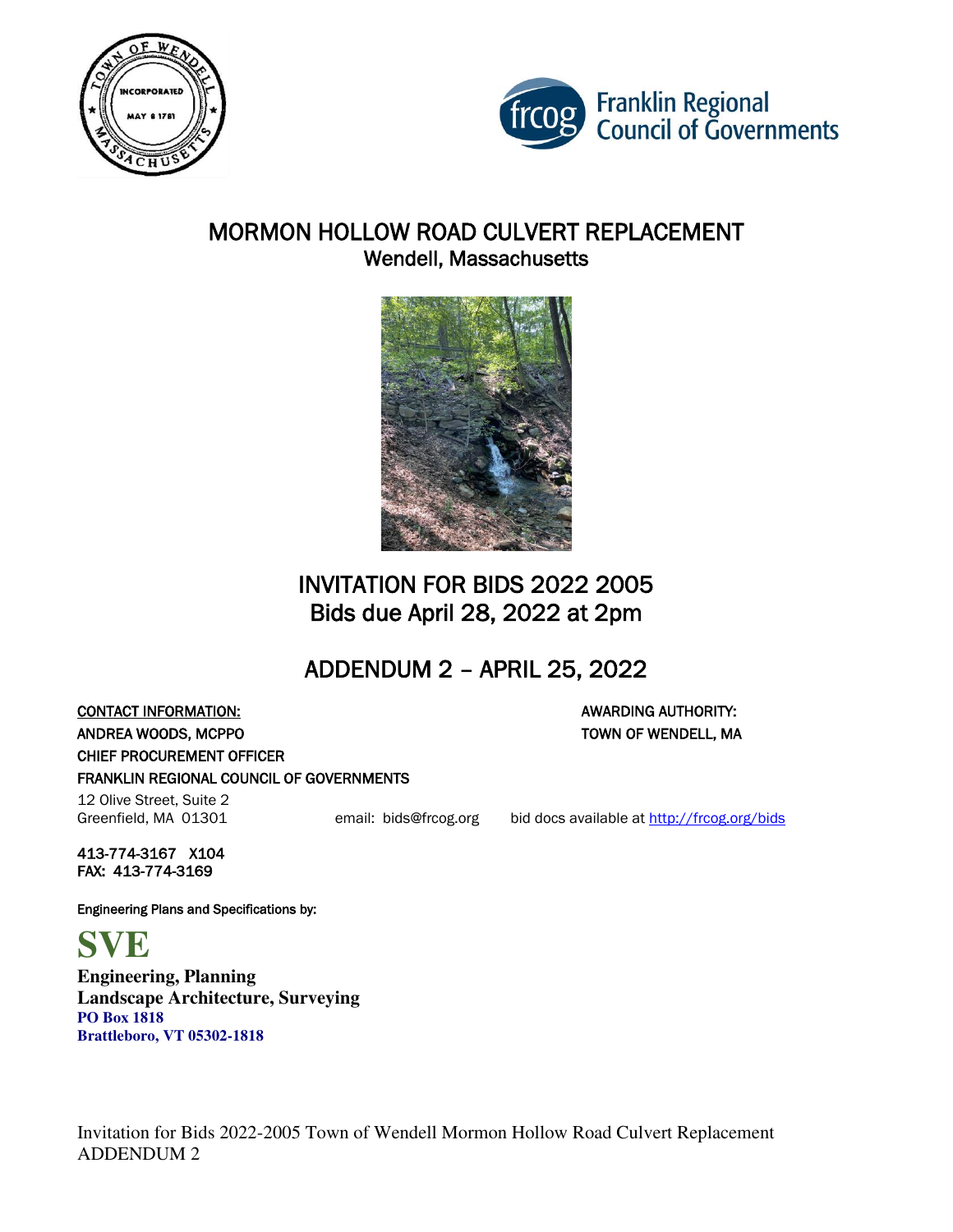#### INVITATION FOR BIDS TOWN OF WENDELL – MORMON HOLLOW ROAD CULVERT REPLACEMENT FRCOG IFB 2022 2005

### ADDENDUM 2

#### See the following additional follow up from Addendum 1.

#### (1) From the Engineer, see Additional Specifications:

#### **SPECIFICATIONS**

The Contractor shall use the current edition of the Massachusetts Department of Transportation Highway Department (MassDOT) Standard Specifications for Highways and Bridges and the MassDOT Supplemental Standard Specifications for Highways and Bridges as well as the latest Interm Supplemental Specifications that MassDOT has published. The Contractor shall also use the current edition of the MassDOT Construction Standard Details.

The Contractor shall review the Geotechnical Report by O'Reilly, Talbot & Okun Engineering Associates dated January 28, 2018.

#### Item 685.12\* Cement Retaining Wall (Headwalls)

The work to be performed under this Item shall consist of the procurement, excavation, placement, backfilling of Retaining and Headwall structures in accordance with these specifications and in close conformity with the lines and grades shown on the plans or established by the Engineer.

The Contractor shall review the Geotechnical Report by O'Reilly, Talbot & Okun Engineering Associates dated January 28, 2018. Geotechnical Report shall be shared with vendor and or structural engineer for the purposes of structural design of Retaining and Headwall structures.

Contractor shall obtain a structural Retaining and Headwall design from vendor or structural engineer. Contractor shall construct Retaining and Headwall according to the specifications set forth by vender or structural engineer.

Item will be measured for payment by the Square Yard ,in place, as the actual square yardage of Retaining and Headwall installed.

Item will be paid for by Square Yard of Retaining and Headwall installed, which price shall include all labor, procurement of structural design, materials, equipment, excavation, backfilling, and all incidental costs required to complete the work.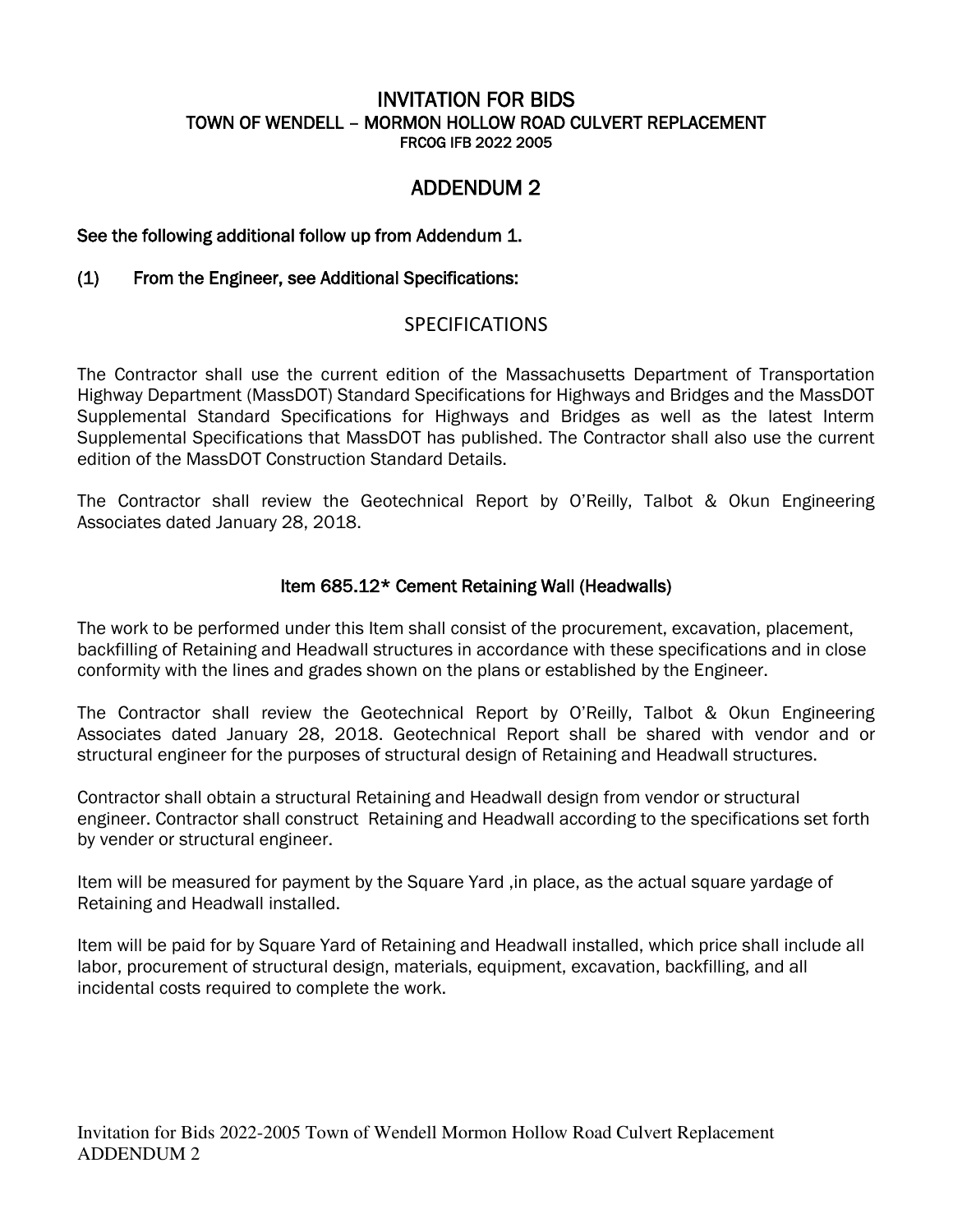#### Item 995.011 Culvert Structure

The work to be performed under this Item shall consist of the procurement, excavation, placement, backfilling of culvert structure in accordance with these specifications and in close conformity with the lines and grades shown on the plans or established by the Engineer.

The Contractor shall review the Geotechnical Report by O'Reilly, Talbot & Okun Engineering Associates dated January 28, 2018.

A trench of sufficient width and depth shall be excavated so that the culvert can be installed per manufacturers specifications as well as the recommendations in the Geotechnical Report by O'Reilly, Talbot & Okun Engineering Associates dated January 26, 2018.

Item will be paid for as a Lump Sum, which price shall include all labor, materials, equipment, excavation, backfilling, and all incidental costs required to complete the work.

Question Received: Please confirm that the 2:1 slope from the roadway to the headwalls get loam and seed. This is a steep slope which would typically get Rip Rap.

*Answer: Slope to be Loamed & Seeded Per Plan. Slope protection erosion control to be used until vegetated growth. Slope protection erosion control shall consist of North American Green (S150 or equal approved by Engineer) straw blanket.* 

#### (2) See Revised BID Form. You must use this bid form and Acknowledge Addendum 2.

#### (the rest of this page intentionally left blank)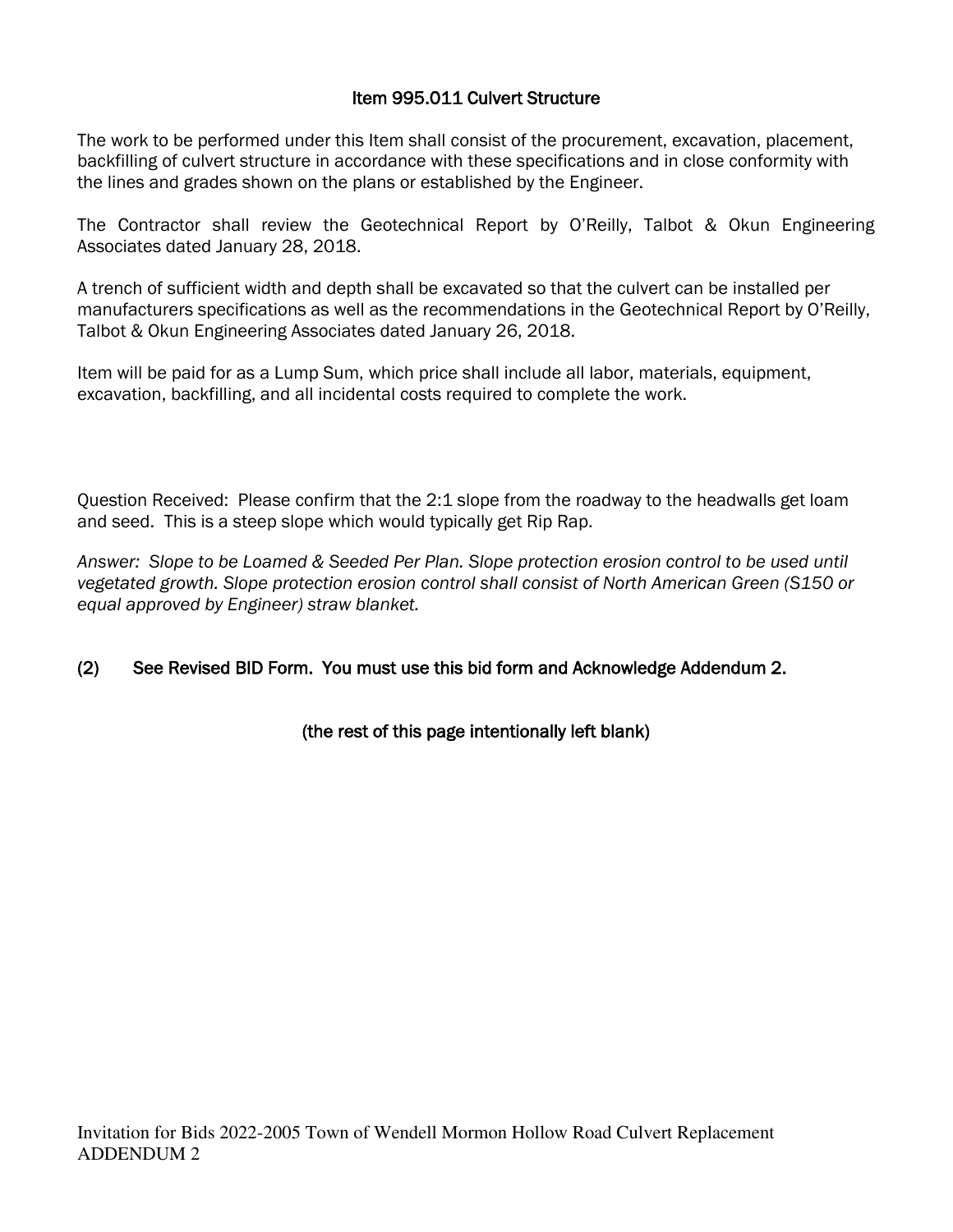| <b>ITEM</b> | <b>Mormon Hollow Road Culvert Replacement Project</b> |             | <b>ADDENDUM</b>                                                             | <b>2 BID FORM</b> |                 |
|-------------|-------------------------------------------------------|-------------|-----------------------------------------------------------------------------|-------------------|-----------------|
| #           | QTY.                                                  | <b>UNIT</b> | <b>DESCRIPTION OF ITEM</b>                                                  | <b>UNIT</b>       | <b>AMOUNT</b>   |
|             |                                                       |             |                                                                             | <b>PRICE</b>      | <b>Extended</b> |
|             |                                                       |             |                                                                             | \$                | \$              |
| 101.        | 0.11                                                  | <b>AC</b>   | <b>Clearing and Gubbing</b>                                                 |                   |                 |
| 103.        | 1.00                                                  | EA          | Tree Removed (Diameter Under 2 feet)                                        |                   |                 |
| 104.        | 2.00                                                  | EA          | Tree Removed (Diameter Over 2 feet)                                         |                   |                 |
| 120.1       | 53.00                                                 | CY          | <b>Unclassified Excavation</b>                                              |                   |                 |
| 141.        | 319.00                                                | <b>CY</b>   | <b>Class A Trench Excavation</b>                                            |                   |                 |
| 144.        | 137.00                                                | CY          | <b>Class B Rock Excavation</b>                                              |                   |                 |
| 150.        | 2,090.00                                              | CY          | <b>Ordinary Borrow</b>                                                      |                   |                 |
| 156.        | 106.00                                                | Ton         | <b>Crushed Stone</b>                                                        |                   |                 |
| 271.48*     | 66.00                                                 | L.F.        | 48 Inch Pipe Removed and Stacked                                            |                   |                 |
| 402.        | 140.00                                                | CY          | Dense Graded Crushed Stone for Sub-Base                                     |                   |                 |
| 450.23      | 35.00                                                 | <b>TON</b>  | SUPERPAVE Surface Course - 12.5 (SSC -<br>12.5)                             |                   |                 |
| 450.41      | 35.00                                                 | <b>TON</b>  | SUPERPAVE Base Course - 25.0 (SBC -<br>(25.0)                               |                   |                 |
| 620.121     | 145.00                                                | <b>FT</b>   | Guardrail, TL-2 (Single Faced) (8 FT Post)                                  |                   |                 |
| 627.82      | 4.00                                                  | EA          | Guardrail Tangent End Treatment, TL.2<br>(37.5 FT)                          |                   |                 |
| 630.2       | 285.00                                                | <b>FT</b>   | Highway Guard Removed and Discarded                                         |                   |                 |
| 645.172     | 90.00                                                 | <b>FT</b>   | 72 Inch Chain Link Fence (Pipe Top Rail)<br>Vinyl Coated (Line Post Option) |                   |                 |
| 652.072     | 4.00                                                  | EA          | 72 Inch Chain Link Fence End Post                                           |                   |                 |
| 653.072     | 7.00                                                  | EA          | 72 Inch Chain Link Fence Corner or<br>Intermediate Brace Post               |                   |                 |
| 670.        | 40.00                                                 | <b>FT</b>   | Fence Removed And Reset                                                     |                   |                 |
| 685.12*     | 780.00                                                | <b>SF</b>   | Cement Retaining Wall (Headwalls)                                           |                   |                 |
| 748.        | 1.00                                                  | LS.         | Mobilization                                                                |                   |                 |
| 751.        | 75.00                                                 | <b>CY</b>   | Loam Borrow                                                                 |                   |                 |
| 765.        | 675.00                                                | SY          | Seeding                                                                     |                   |                 |
| 767.121     | 262.00                                                | <b>FT</b>   | Sediment Control Barrier                                                    |                   |                 |
| 767.9       | 513.00                                                | SY          | Jute Mesh                                                                   |                   |                 |

Invitation for Bids 2022-2005 Town of Wendell Mormon Hollow Road Culvert Replacement ADDENDUM 2